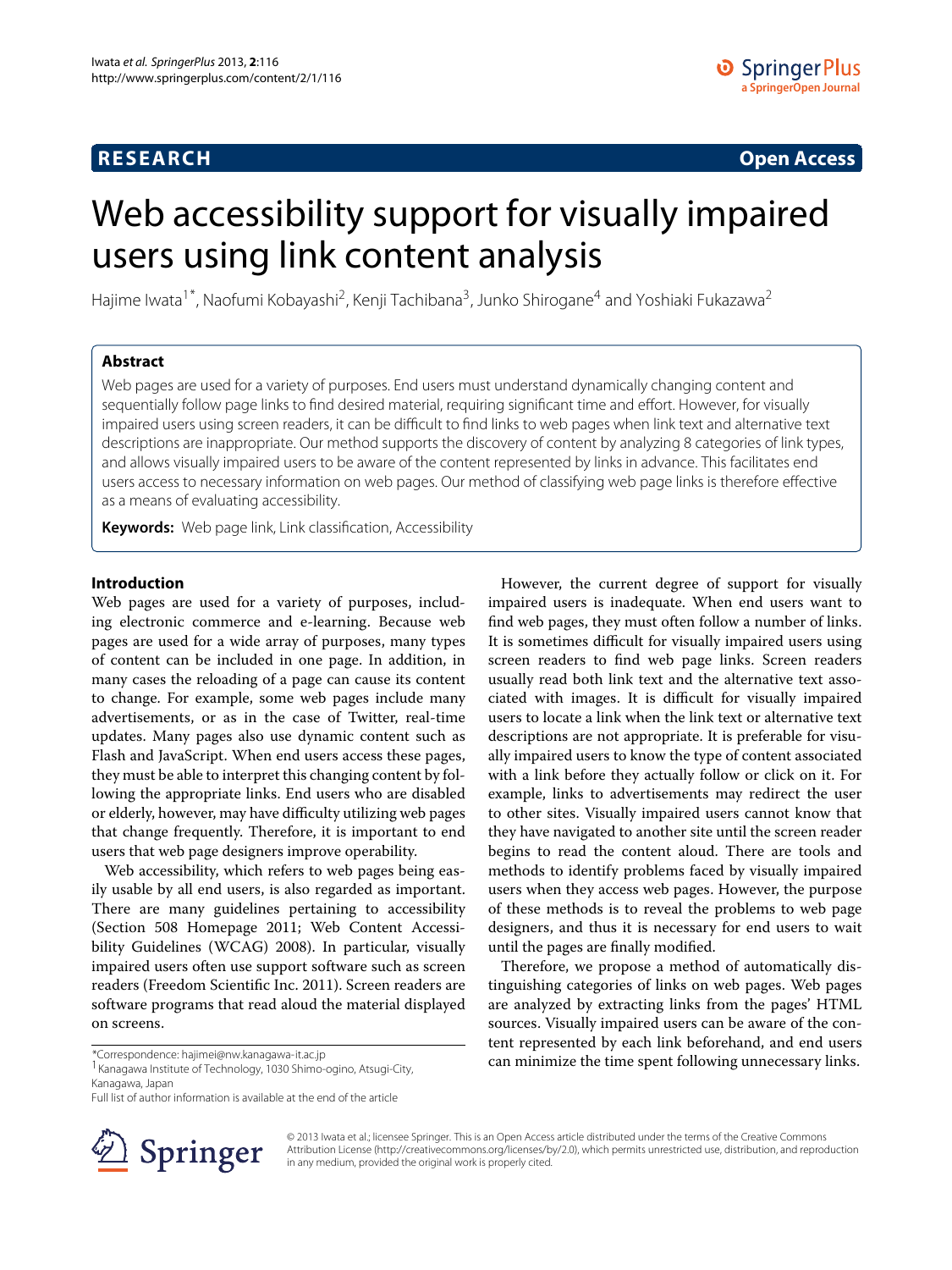#### **Web accessibility**

In the context of IT (Information Technology), accessibility refers to the degree to which services or software are easily usable, particularly by the elderly and disabled. The accessibility of web pages is called "web accessibility".

#### **Definition of web accessibility**

Web accessibility refers to construction of a web site such that all users can access its information, regardless of their age or physical limitations, and can easily navigate its environment. Visually impaired users often use screen readers. A screen reader is an application that converts onscreen text into speech. When this type of software reads text containing a web site link, it generally reads both the text and the link. In addition, hardware is available that displays onscreen information as braille. It is imperative that web designers produce web pages that effectively support the use of these tools.

#### **Web accessibility guidelines**

A variety of guidelines pertaining to web accessibility have been prepared. Two well-known guidelines are the WCAG 2.0 and the United States government Section 508 Amendment to the Rehabilitation Act.

The Web Content Accessibility Guidelines 2.0 (WCAG 2.0) provides recommendations regarding the accessibility of web content. It was established by the World Wide Web Consortium (W3C) and was written for all web designers, web site creators, and authoring tool developers. Web content developed in conformity with these guidelines does not benefit only impaired persons; regardless of the device used, such as cell phone, PC browser, smartphone, and so on, it provides standards for making information on web pages easy to find for all end users. The Section 508 Amendment to the Rehabilitation Act is a law requiring that all IT devices, software, and web sites procured, developed, or used by United States government agencies must be accessible to those with disabilities. As a result, all companies that deliver products for use by public institutions and the United States government must place some emphasis on web accessibility.

## **Related works**

Several methods can be used to identify problems encountered by visually impaired users as they interact with web pages. G. Gay et al. proposed a method to discern accessibility problems that cannot be identified automatically by accessibility checking tools (Greg and Cindy [2010\)](#page-4-3). For example, when a web page contains movie content, this tool recognizes that the page may have accessibility issues. A. Gonzales et al. defined a platform-independent accessibility API framework (Gonzalez and Reid [2005\)](#page-4-4). This method can be used by web designers to identify and address accessibility problems. With the method presented in this paper, visually impaired users can be aware of the content of linked web pages without actually accessing the links. Even if web site accessibility is insufficiently implemented, our approach makes page contents intelligible to users.

## **Web page link analysis**

Our method allows visually impaired users to locate and identify content using web page links. We analyze links in web pages and classify linked components, and the type of linked page is shown to end users.

#### **Web page links for visually impaired users**

When end users find a desired web page, they must often follow one or more links. When visually impaired users find a desired link, they use screen readers. However, end users must distinguish the desired link from among many other links on the same page. In cases where a web designer gives priority to visual design, or if the structure of a web page is not appropriately defined, many links are not read aloud in the proper order. Screen readers can read links' text content as well as images alternative text descriptions. However, when this information is inappropriate, visually impaired users may have difficulty understanding linked content and may therefore struggle to find a desired link. When visually impaired users follow a link, they must wait until the screen reader parses the page contents before they can understand the content of the linked page. These users cannot identify inappropriate or unwanted links, such as those associated with advertisements, until the screen reader has at least partially evaluated the page. In addition, many pages use dynamic content such as Flash, which requires the use of plug-in software that makes it difficult for visually impaired users to access content due to screen reader incompatibility.

#### **Categorization of web page contents**

Our research supports end users by categorizing the content of web page links. To achieve this, we surveyed the general content contained in 2,541 randomly selected web pages. Link classification results are shown in Table [1.](#page-2-0)

We then classified the links that led to these pages into 8 categories, as shown below.

- Article: Main content consisting of sentences, such as news pages
- Image: Image files, such as photos and pictures
- File: Various file types, such as movies and PDF format
- Plug-in: Web pages containing plug-ins, such as Adobe Flash format
- Input form: Web pages with input forms, such as login forms or address entry forms
- Other site: Web pages located at a different domain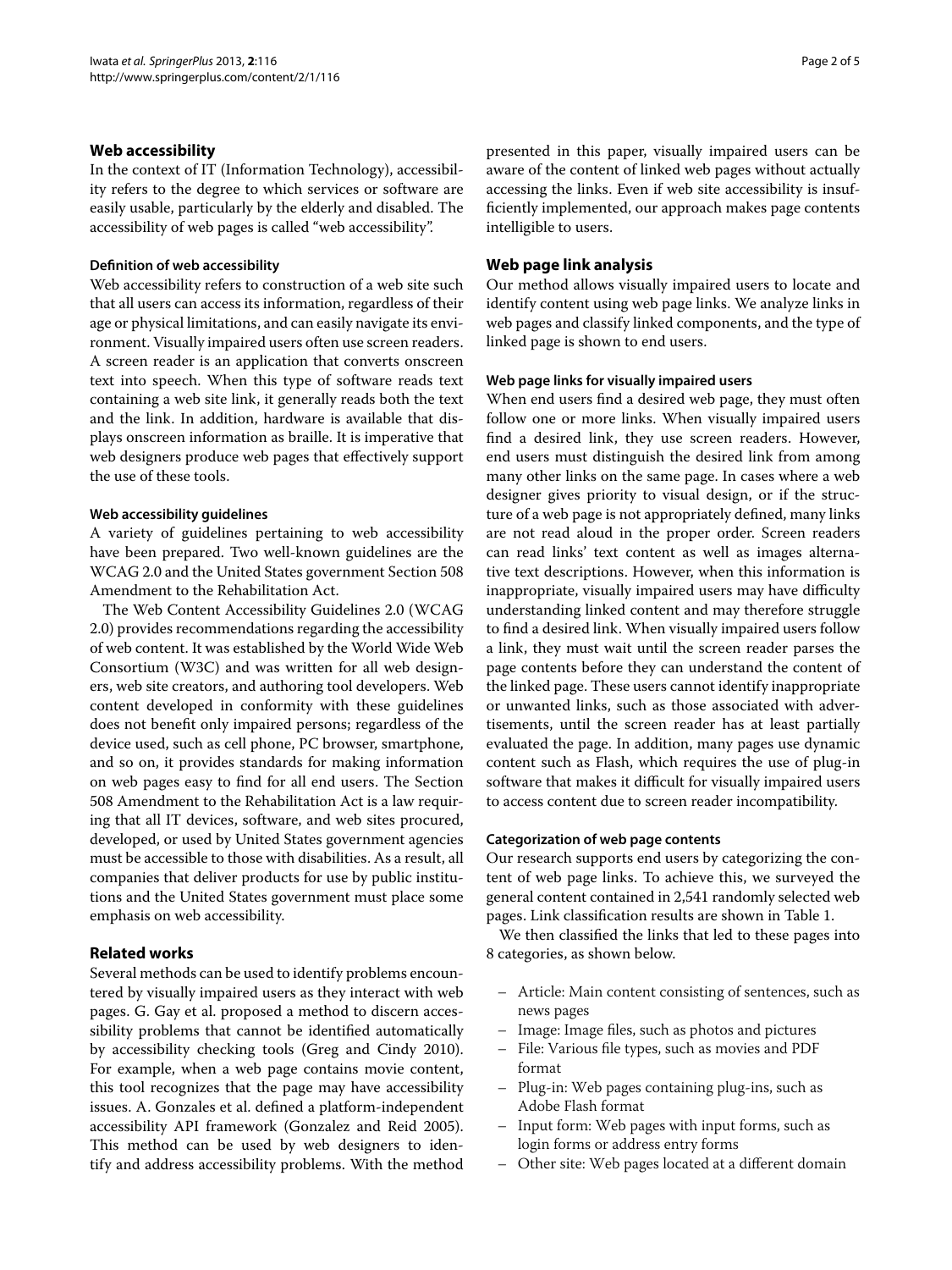**Table 1 Results of link classification for 2,541 web pages**

<span id="page-2-0"></span>

| Categoly            | Number of pages |
|---------------------|-----------------|
| 1. Article          | 1,314           |
| 2. Image            | 55              |
| 3. File             | 79              |
| 4. Plug-in          | 68              |
| 5. Input format     | 194             |
| 6. Other site       | 546             |
| 7. Link page        | 171             |
| 8. Link to own page | 114             |

- Linnk page: Web pages containing many links to other pages
- Link to own page: Any web pages containing links to locations within the same page

These categories indicate to visually impaired users the behavior of links on web pages they are visiting. When end users follow a link in order to obtain information on the web site, they understand that they should use links of the "Article" category. Links in the "Link to own page" category do not transfer the user to a different web page, but rather move to the location on the current page that contains the desired content. When end users wish to enter data, the appropriate link would belong to the "Input form" category. With the link categories "Image", "File", and "Plug-in", accessibility is often insufficient and visually impaired users generally know that linked information may not be obtained beforehand. Links in the "Other site" category lead to destinations not on the current web page.

Therefore when end users believe that the information they are looking for exists on the current web site, they can assume that links of the other site type are not the correct ones. In addition, since the content of external web pages

can change frequently, end users can prevent confusion by not following this type of link unnecessarily.

## **Method of link classification**

In our method, the classification of web page links is based on URL and HTML source code. This classification is performed using the following strategy:

- 1. Classifying by a links URL This strategy is used to categorize "Image", "File" "Other site" and "Link to own page".
- 2. Classifying by analysis of a web pages HTML source code This strategy is used to categorize "Article",

"Plug-in", "Input format" and "Link page".

## **Classifying by a link's URL**

In this strategy, links are categorized based on the file type extension used in the link fs URL. These link sf URLs are categorized in the following order:

- 1. Image contents are categorized. When a links content is of the "Image" type, the end of the URL uses an image file extension. We defined "jpg", "gif", "png", "jpeg", "tif", "tiff", "bmp" and "ico" as the extensions of image files.
- 2. File contents are categorized. When a linkfs content is of the "File" type, the end of the URL consists of a string other than "htm" or "html".
- 3. "Other site" contents are categorized. When the domain name of a links URL is different from that of the target page, this link is categorized as "Other site".
- 4. "Link in own page" contents are categorized. Applicable when the "#" character and keyword string are added after the file name of the URL.

The flow of this analysis is shown in Figure [1.](#page-2-1)

<span id="page-2-1"></span>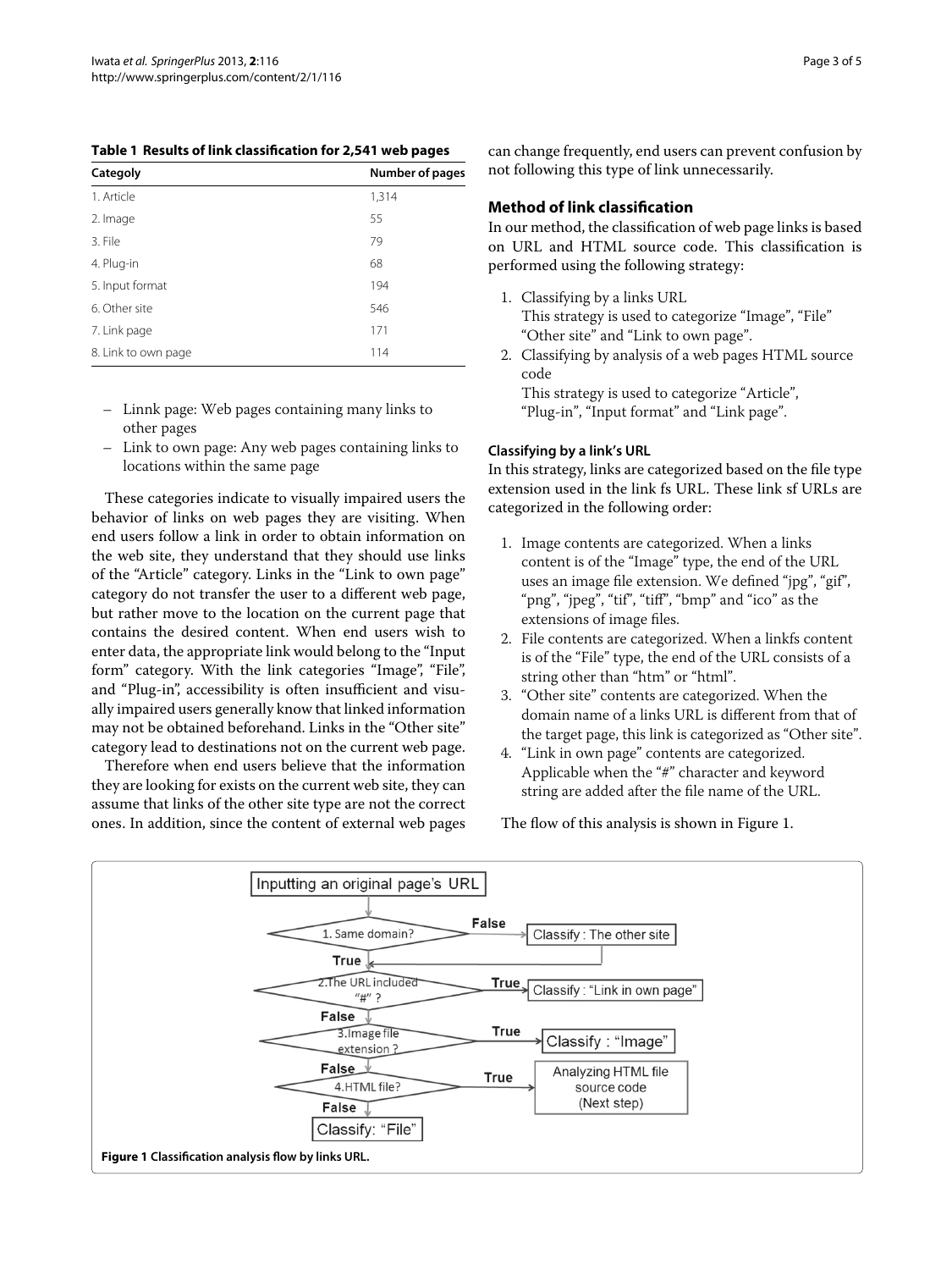## **Classifying by analysis of a linked web page's HTML source code**

In this strategy, links are categorized based on the linked web pagefs HTML source code. Classification of an "Article" is based on the length of a sentence surrounded by various tags, such as div tag, td tag, li tag, or ol tag. Our prior survey showed that an "Article" web page is comprised of more than 100 Japanese characters. When the number of Japanese characters is more than 100, web pages are categorized as containing "Article" contents. When the Object tag is included in a web page, the page is categorized as containing "Plug-in" contents. In many cases, the "Plug-in" contents use Adobe Flash. When more than 2 input tags such as input tag, select tag, Form tag, and textarea tag are included in a web page, the page is categorized as containing "Input form" contents. The classification of "Link page" is based on the number of anchor tag in the web page. When there are more than 10 links in a page, it is categorized as containing "Link page" contents.

The flow of this analysis is shown in Figure [2.](#page-3-0)

## **Overlap and priority of the link category**

With the above strategies, a web page may be assigned to two or more categories. For example, when a web page has more than 100 Japanese characters and more than 10 anchor tags, this page is classified into both the "Article" and "Link page" categories. It is necessary that end users are clearly presented with the category of the web page's contents, so we assign priorities to page categories. The "Other site" category is not directly related to the contents of the web page. For example, when a web page is categorized as both "Article" and "Other site", End users can clearly identify that the page is classified as an "Article", but with content residing on an "Other site". We assign priorities to web page classifications based on the importance to end users when they are reading pages, as follows:

1. Image and File

The "Image" and "File" categories do not overlap with the "Other site" category. Highest priority is assigned to the "Image" and "File" categories.

2. Link in own page

The "Link in own page" category is assigned for the purpose of directly jumping to content that end users want to find. Second priority is assigned to the "Link in own page" category.

3. Input form

The "Input form" category applies to a web page that requires end users input, such as login ID, password, or e-mail address. It is necessary to alert end users to items required on a registered users web page. Third priority is assigned to the "Input form" category.

4. Plug-in

The "Plug-in" category indicates a web page that requires end users to install a plug-in module before page contents can be accessed. We alert end users to this fact by assigning the fourth priority to the "Plug-in" category.

5. Article

The "Article" category is a classification of general web pages with heavy text content. Fifth priority is assigned to the "Article" category.

6. Link page

A large number of anchor tags are often included in web pages. The lowest priority is assigned to the "Link page" category.

## **Evaluation**

We evaluated the effectiveness of our web pages links classification method. We assumed that the web site

<span id="page-3-0"></span>